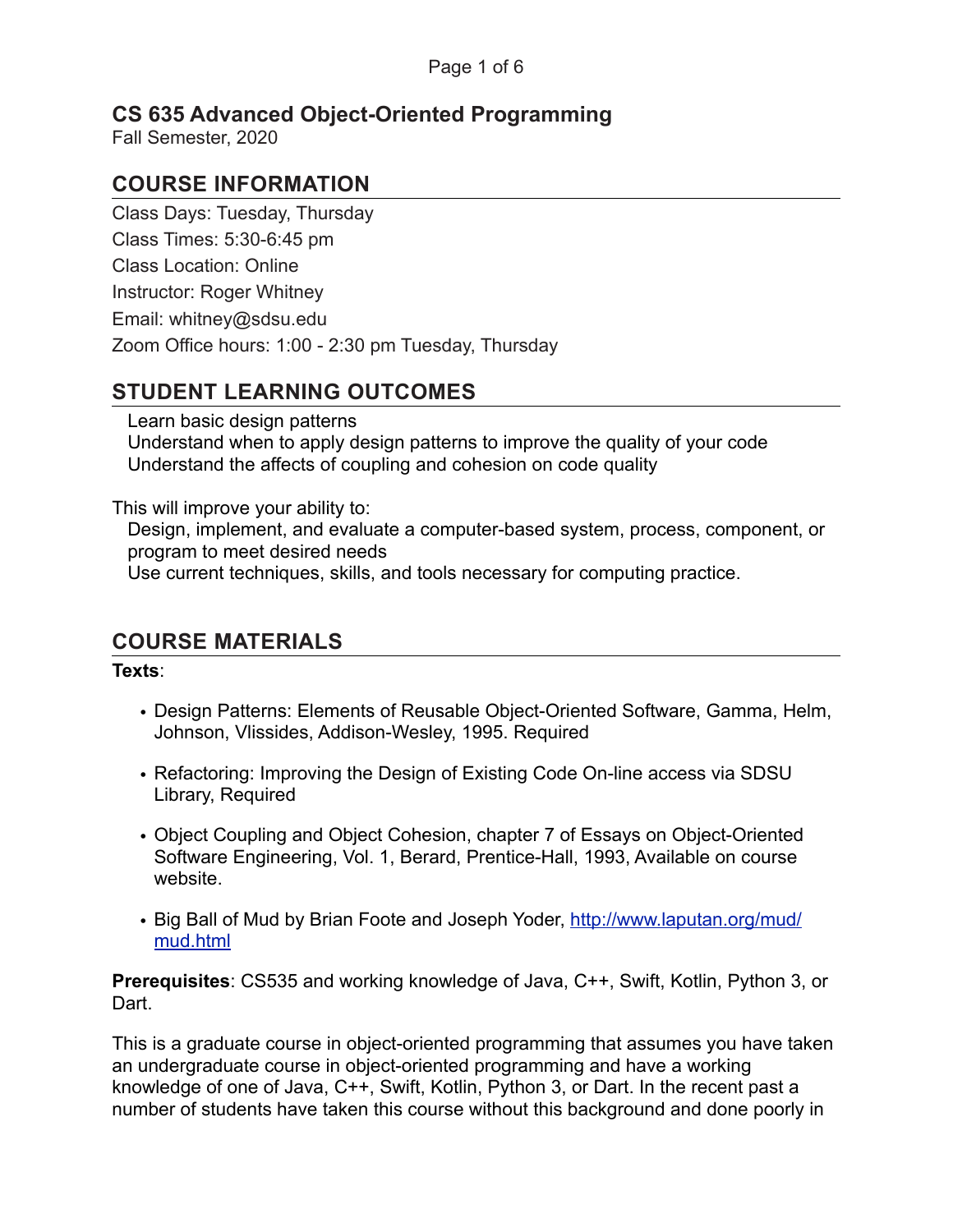#### Page 2 of 6

this course. Sept 4 is the last day to add or drop the course. Grades in this course are based only on performance of the student. Problems with languages (English and/or Java) are not considered in assigning grades.

# **COURSE DESIGN**

### **Topics covered in the course**:

- **•** Coupling, Cohesion,
- **•** Refactoring
- **•** Unit testing
- **•** Basic OO concepts and principles
- **•** OO metrics
- **•** Affect of functional programming features on design patterns
- **•** Design Patterns
	- **•** Abstract Factory, Builder, Factory Method
	- **•** Prototype, Singleton, Adapter
	- **•** Bridge, Composite, Decorator, Facade
	- **•** Flyweight, Proxy, Chain of Responsibility
	- **•** Command, Interpreter, Iterator
	- **•** Mediator, Memento, Observer
	- **•** State, Strategy, Template Method
	- **•** Visitor, Pipes & Filters, Null Object

### **GRADING POLICIES**

**Grading**: Your grade will be based on two exams (40% of your grade) and homework (60% of your grade). If needed there will quizzes. There is no extra credit work in this course. There will be between 4 and 5 programming assignments. Missing a programming assignment may drop your course grade by considerably. Some assignments in this class may seem easy at first glance. This causes some students to delay starting the assignment. Often they find out too late that the assignment is harder than they think, which hurts their grade.

**Late Policy**: Late homework will be accepted, but with a penalty. An assignment will lose 5% of the total value of the assignment per day late. Once a solution to an assignment has been posted or discussed in class, the assignment will no longer be accepted. Late penalties are always rounded up to the next integer value.

### **SCHEDULE**

**Waitlist Policy**: SDSU is now using wait listing to fill empty seats in classes. Instructors have no control over who gets added to the course. As students drop out of the course other students will be added automatically. Last day to add/drop classes is Sept 4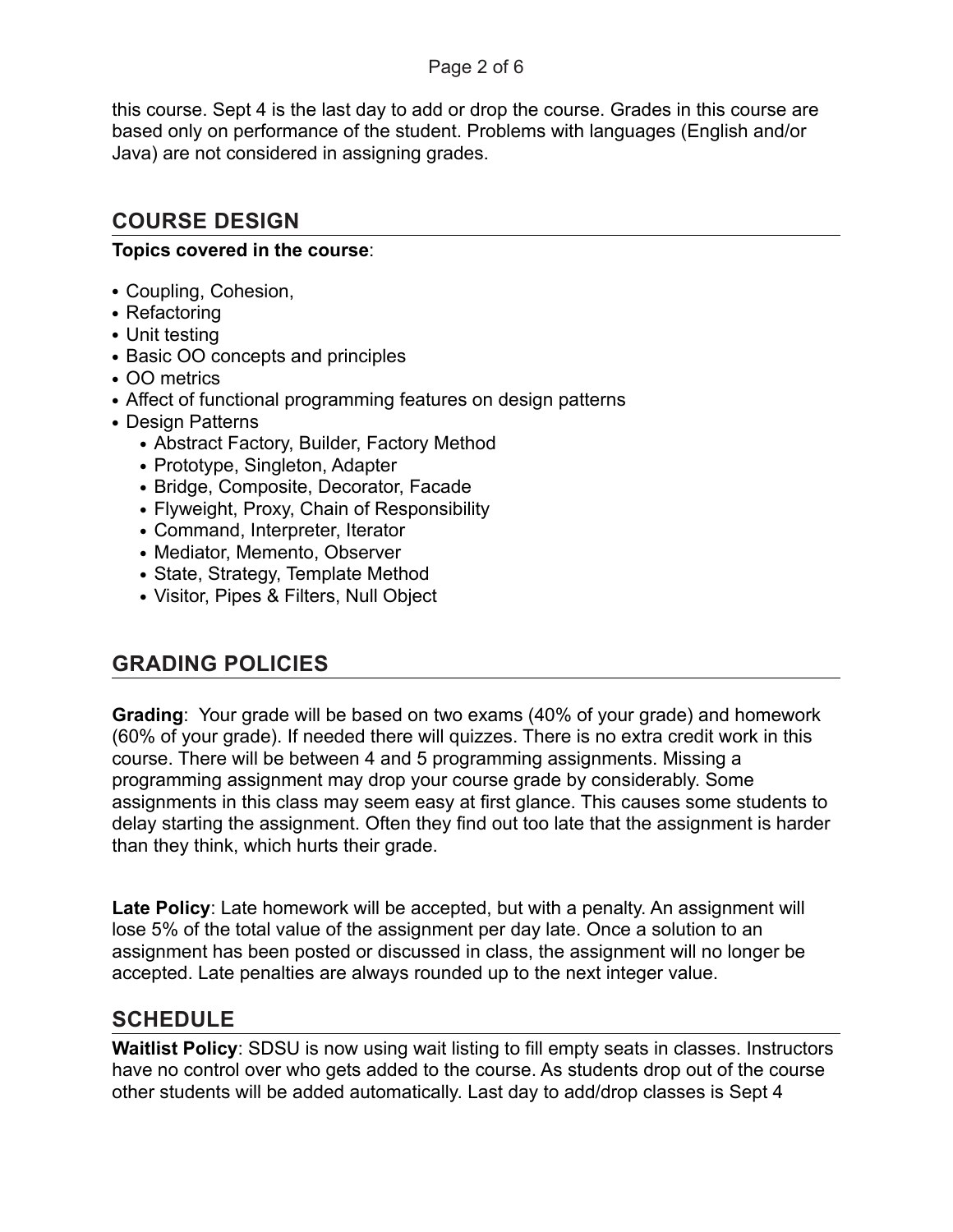Exams

Midterm Oct 29

Final Dec 17

## **UNIVERSITY POLICIES**

**Accommodations:** If you are a student with a disability and are in need of accommodations for this class, please contact Student Ability Success Center at (619) 594-6473 as soon as possible. Please know accommodations are not retroactive, and I cannot provide accommodations based upon disability until I have received an accommodation letter from Student Ability Success Center.

**Student Privacy and Intellectual Property:** The [Family Educational Rights and](http://bfa.sdsu.edu/hr/oerc/students/ferpa.aspx) 

[Privacy Act](http://bfa.sdsu.edu/hr/oerc/students/ferpa.aspx) (FERPA) mandates the protection of student information, including contact information, grades, and graded assignments. I will use Canvas to communicate with you, and I will not post grades or leave graded assignments in public places. Students will be notified at the time of an assignment if copies of student work will be retained beyond the end of the semester or used as examples for future students or the wider public. Students maintain intellectual property rights to work products they create as part of this course unless they are formally notified otherwise.

**Religious observances:** According to the University Policy File, students should notify the instructors of affected courses of planned absences for religious observances by the end of the second week of classes.

**Student email addresses**: Students are provided with an SDSU Gmail account for their official use. This **SDSU** email address will be used for all communications. Per university policy, students are responsible for checking their official university email once per day, please see [Student Official Email Address Use Policy here.](https://senate.sdsu.edu/policy-file/policies/facilities#collapsed20e126_12)

**Academic Honesty:** The University adheres to a strict [policy prohibiting cheating and](http://go.sdsu.edu/student_affairs/srr/cheating-plagiarism.aspx)  [plagiarism.](http://go.sdsu.edu/student_affairs/srr/cheating-plagiarism.aspx) Examples of academic dishonesty include but are not limited to:

- copying, in part or in whole, from another's test or other examination;
- obtaining copies of a test, an examination, or other course material without the permission of the instructor;
- collaborating with another or others in work to be presented without the permission of the instructor;
- falsifying records, laboratory work, or other course data;
- submitting work previously presented in another course, if contrary to the rules of the course;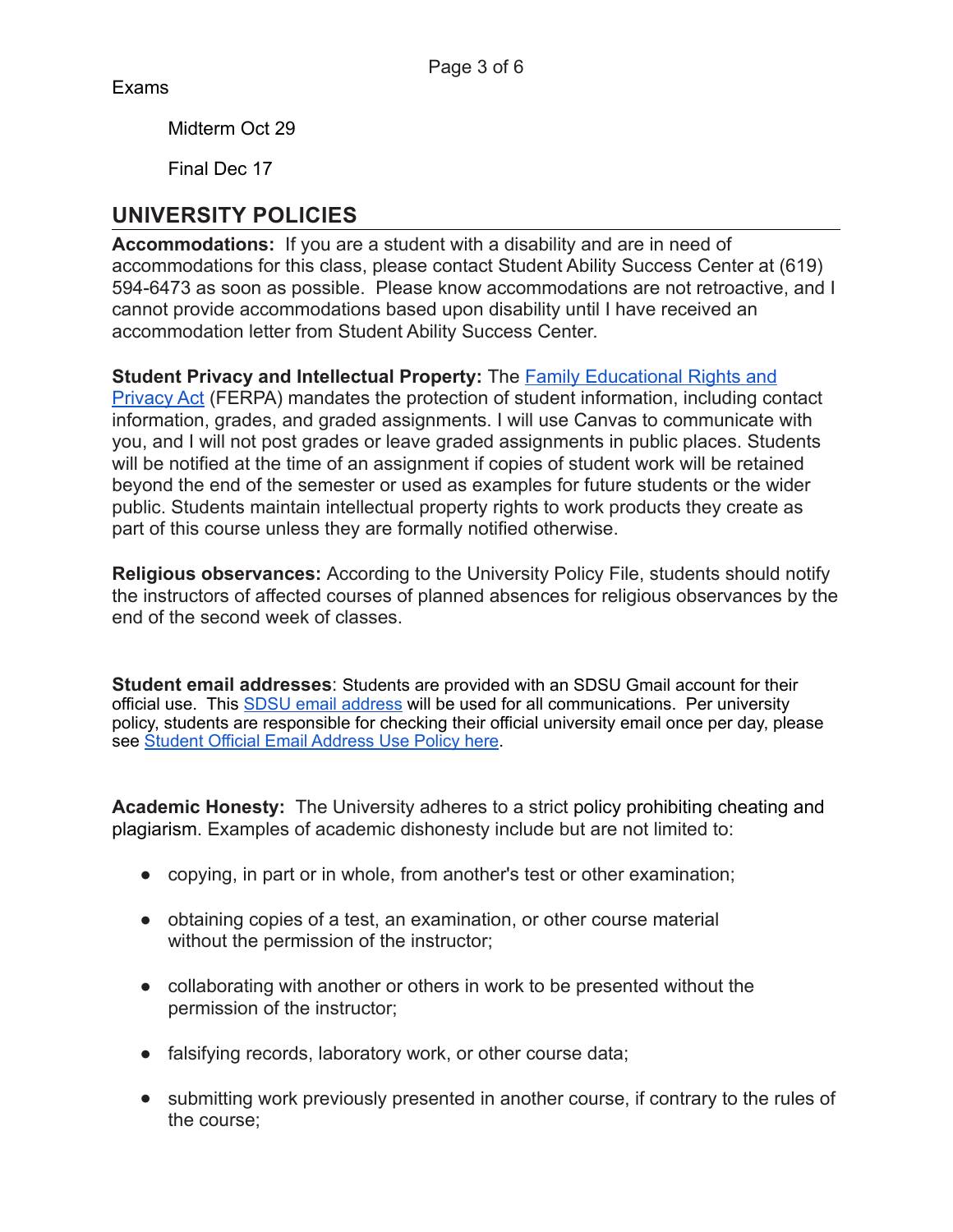#### Page 4 of 6

- altering or interfering with grading procedures;
- assisting another student in any of the above;
- using sources verbatim or paraphrasing without giving proper attribution (this can include phrases, sentences, paragraphs and/or pages of work);
- copying and pasting work from an online or offline source directly and calling it your own;
- using information you find from an online or offline source without giving the author credit;
- replacing words or phrases from another source and inserting your own words or phrases.

The California State University system requires instructors to report all instances of academic misconduct to the Center for Student Rights and Responsibilities. Academic dishonesty will result in disciplinary review by the University and may lead to probation, suspension, or expulsion. Instructors may also, at their discretion, penalize student grades on any assignment or assessment discovered to have been produced in an academically dishonest manner.

**Resources for students**: A complete list of all academic support services--including the [Writing Center](http://writingcenter.sdsu.edu/) and [Math Learning Center-](https://mlc.sdsu.edu)-is available on the Student Affairs' [Academic Success](http://go.sdsu.edu/student_affairs/academic_success.aspx) website. [Counseling and Psychological Services](http://go.sdsu.edu/student_affairs/cps/Default.aspx) (619-594-5220) offers confidential counseling services by licensed therapists; you can Live Chat with a counselor at [http://go.sdsu.edu/student\\_affairs/cps/therapist-consultation.aspx](http://go.sdsu.edu/student_affairs/cps/therapist-consultation.aspx) between 4:00pm and 10:00pm, or call San Diego Access and Crisis 24-hour Hotline at (888) 724-7240.

**Sexual violence / TItle IX mandated reporting:** As an instructor, one of my responsibilities is to help create a safe learning environment on our campus. I am a mandated reporter in my role as an SDSU employee. It is my goal that you feel able to share information related to your life experiences in classroom discussions, in your written work, and in our one-on-one meetings. I will seek to keep the information you share private to the greatest extent possible. However, I am required to share information regarding sexual violence on SDSU's campus with the Title IX coordinator, Jessica Rentto 619-594-6017. She (or her designee) will contact you to let you know about accommodations and support services at SDSU and possibilities for holding accountable the person who harmed you. Know that you will not be forced to share information you do not wish to disclose and your level of involvement will be your choice. If you do not want the Title IX Officer notified, instead of disclosing this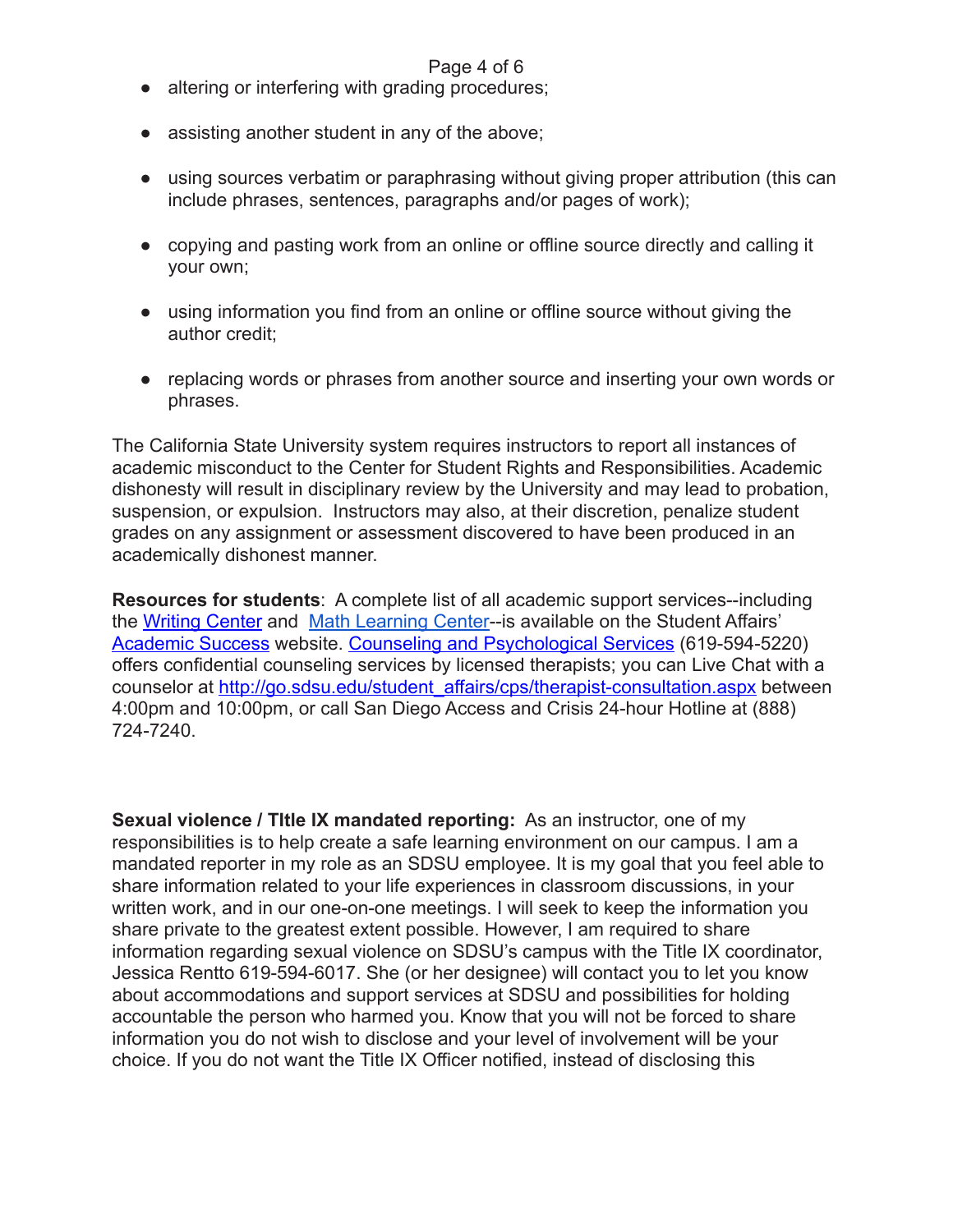information to your instructor, you can speak confidentially with the following people on campus and in the community. They can connect you with support services and discuss options for pursuing a University or criminal investigation. Sexual Violence Victim Advocate 619-594-0210 or Counseling and Psychological Services 619-594-5220, [psycserv@sdsu.edu](mailto:psycserv@sdsu.edu). For more information regarding your university rights and options as a survivor of sexual misconduct or sexual violence, please visit [titleix.sdsu.edu](http://titleix.sdsu.edu/) or [sdsutalks.sdsu.edu](http://sdsutalks.sdsu.edu/).

**Classroom Conduct Standards:** SDSU students are expected to abide by the terms of the Student Conduct Code in classrooms and other instructional settings. Prohibited conduct includes:

- Willful, material and substantial disruption or obstruction of a University-related activity, or any on-campus activity.
- Participating in an activity that substantially and materially disrupts the normal operations of the University or infringes on the rights of members of the University community.
- Unauthorized recording, dissemination, or publication (including on websites or social media) of lectures or other course materials.
- Conduct that threatens or endangers the health or safety of any person within or related to the University community, including
	- 1. physical abuse, threats, intimidation, or harassment.
	- 2. sexual misconduct.

Violation of these standards will result in referral to appropriate campus authorities.

**Medical-related absences:** Students are instructed to contact their professor/instructor/ coach in the event they need to miss class, etc. due to an illness, injury or emergency. All decisions about the impact of an absence, as well as any arrangements for making up work, rest with the instructors. [Student Health Services](http://shs.sdsu.edu/index.asp) (SHS) does not provide medical excuses for short-term absences due to illness or injury. When a medicalrelated absence persists beyond five days, SHS will work with students to provide appropriate documentation. When a student is hospitalized or has a serious, ongoing illness or injury, SHS will, at the student's request and with the student's consent, communicate with the student's instructors via the Vice President for Student Affairs and may communicate with the student's Assistant Dean and/or the [Student Ability Success](http://go.sdsu.edu/student_affairs/sds/)  [Center.](http://go.sdsu.edu/student_affairs/sds/)